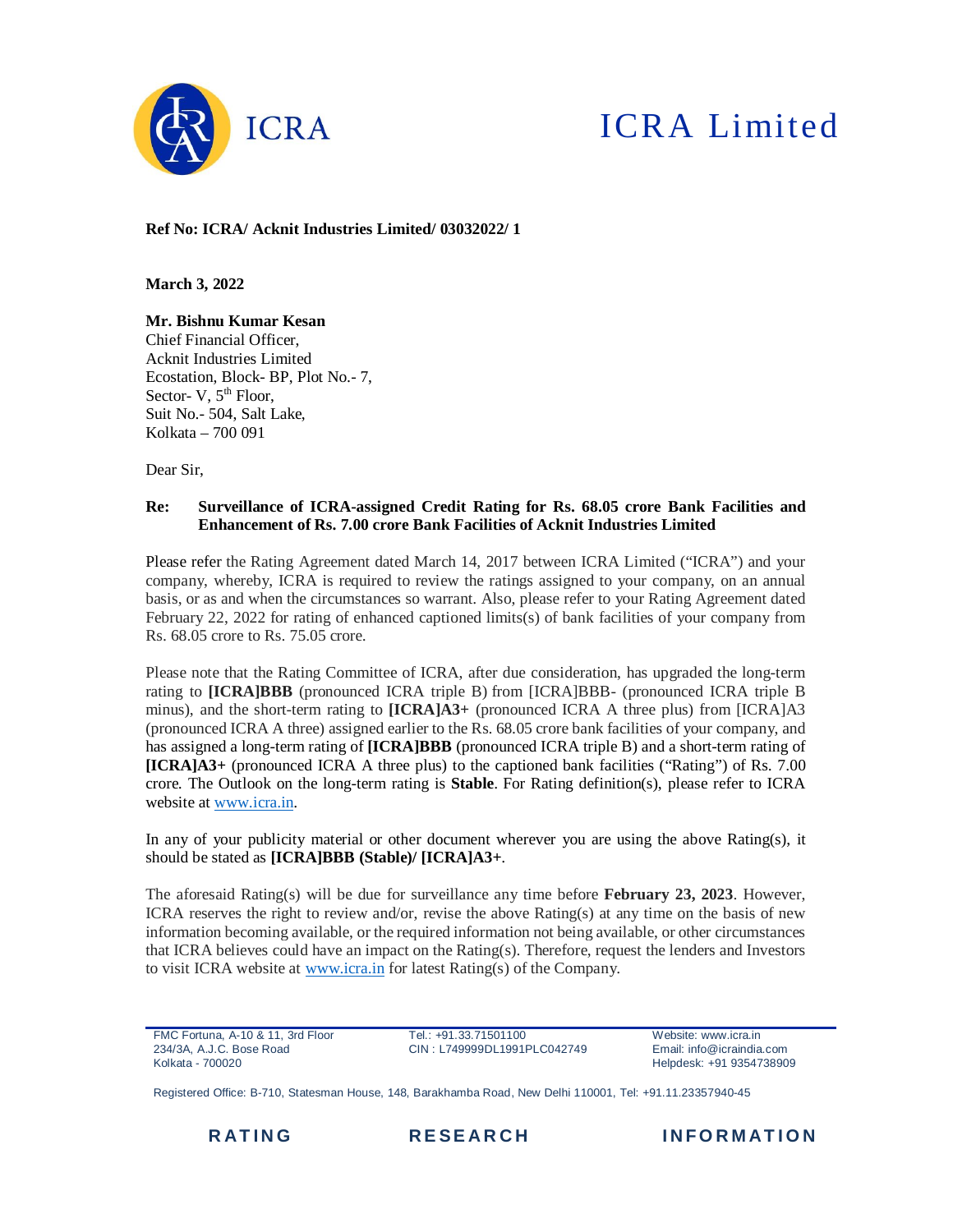

The Rating(s) are specific to the terms and conditions of the bank facilities as indicated to us by you, and any change in the terms or size of the same would require a review of the Rating(s) by us. In case there is any change in the terms and conditions or the size of the rated bank facilities, the same must be brought to our notice before the bank facilities is used by you. In the event such changes occur after the Ratings have been assigned by us and their use has been confirmed by you, the Ratings would be subject to our review, following which there could be a change in the Ratings previously assigned. Notwithstanding the foregoing, any change in the over-all limit of the bank facilities from that specified in the first paragraph of this letter would constitute an enhancement that would not be covered by or under the said Rating Agreement.

ICRA reserves the right to review and/or, revise the above Rating(s) at any time on the basis of new information becoming available, or the required information not being available, or other circumstances that ICRA believes could have an impact on the Rating(s) assigned.

The Rating(s) assigned must be understood solely as an opinion and should not be treated, or cause to be treated, as recommendation to buy, sell, or hold the rated [Instrument] availed/issued by your Company.

The Rating(s) assigned to the bank facilities of your Company shall require revalidation if there is any change in the size or structure of the rated bank facilities.

You are also requested to forthwith inform us about any default or delay in repayment of interest or principal amount of the instrument rated, as above, or any other debt instruments/ borrowing and keep us informed of any other developments which may have a direct or indirect impact on the debt servicing capability of the company including any proposal for re-schedulement or postponement of the repayment programmes of the dues/ debts of the Company with any lender(s) / investor(s). Further, you are requested to inform us immediately as and when the borrowing limit for the instrument rated, as above, or as prescribed by the regulatory authority(ies) is exceeded.

We look forward to your communication and assure you of our best services.

With kind regards,

Yours sincerely, For ICRA Limited

Digitally signed by SUJOY SAHA Date: 2022.03.03 00:22:04 +05'30'

**Sujoy Saha** Vice President sujoy.saha@icraindia.com